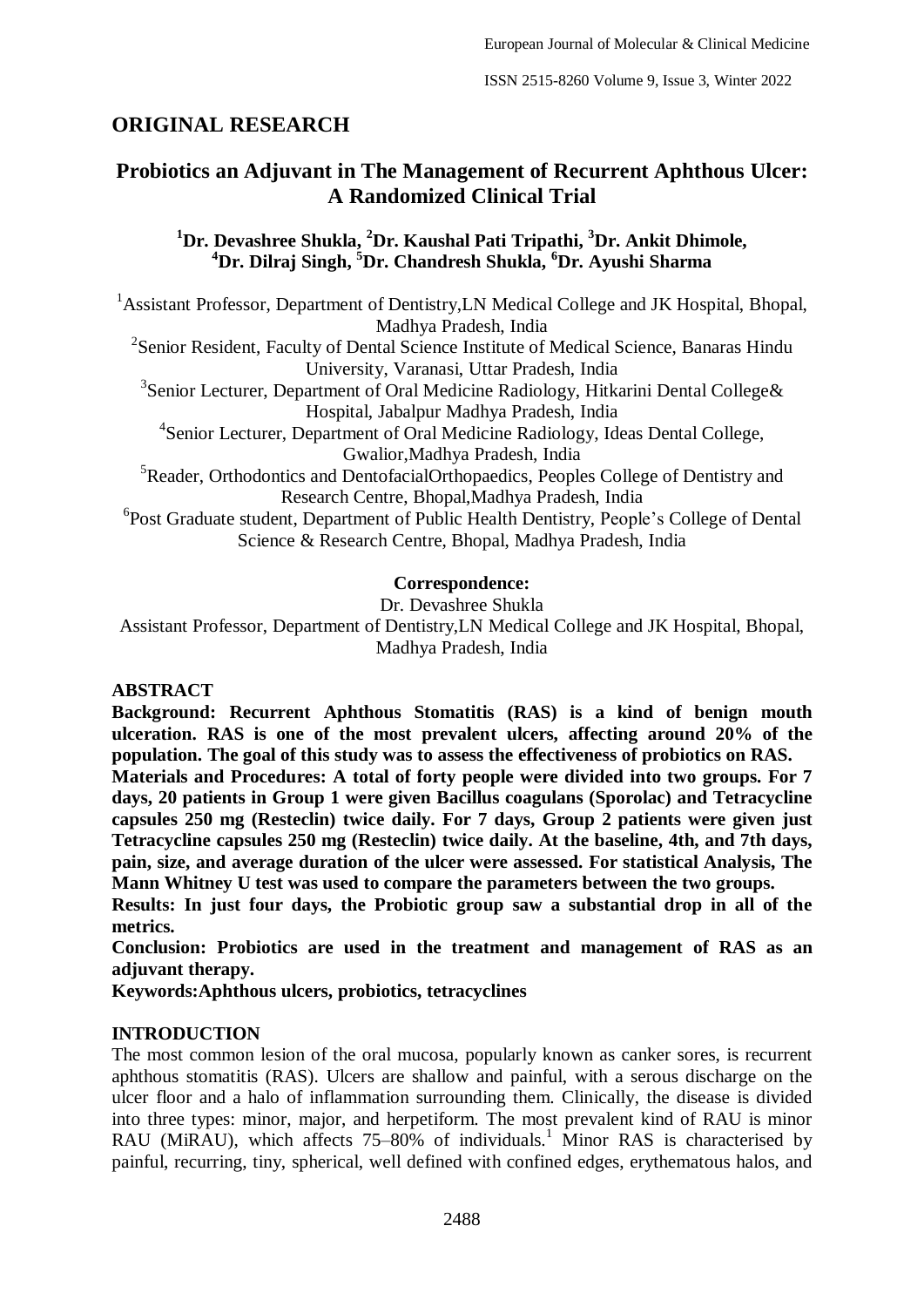yellow or grey pseudomembrane measuring 5 mm in diameter (2–3 mm on average) that heal between 7 and 14 days without scarring.<sup>2</sup> Major aphthae are healed by scarring.

The disease's genesis is unknown and contentious, although many causes have been identified, including immunologic issues, environmental and psychological stress, and viral infections.<sup>1</sup> Probiotics are living microorganisms that provide a health benefit to the host when given in sufficient concentrations. Probiotics interact with and enhance the immune system, which helps to avoid illnesses.<sup>3</sup> Organic acids, bacteriocins, and peptides are all produced by probiotics. As a result, the chance of harmful bacteria colonization is reduced.<sup>4</sup> Tetracyclines relieve pain by reducing prostaglandin synthesis, suppressing leukocyte activity, inhibiting collagenase and gelatinase activities, and inhibiting oxidative activation. The goal of this trial was to see if probiotics might be used as an adjuvant therapy to treat RAS.

### **MATERIALS AND METHODS**

Patients with recurrent aphthous ulcers who presented to the Department of Oral Medicine and Radiology were enrolled in the research, which was arandomised clinical trial. RAS was diagnosed based on its clinical presentation and the individuals' medical histories. The trial enrols RAS patients who have one or more aphthous ulcers that have been present for less than 48 hours and have a diameter of 1 cm or more. This research includes nine major aphthous ulcers. Based on the parallel randomization procedure, thirteen individuals were enrolled and randomly assigned to two groups. Controls of the same age and sex were used. Before receiving therapy, all patients got written and verbal information about the research and completed an informed consent form.

### **INCLUSION CRITERIA**

- a) Patients must be willing to participate in the trial
- b) Minimum age between the ages of 18 and 50
- c) Patients who aren't on any other drugs.

# **CRITERIA TO BE EXCLUDED**

- a) Oral mucosal ulcers other than RAS
- b) Patients with systemic disorders or syndromes
- c) Women who are pregnant or nursing
- d) Minors under the age of eighteen.

Bacillus was given to Group 1's 10 subjects (6 men and 4 females). For 7 days, take coagulans (Sporlac) and tetracycline 250 mg (Resteclin) twice daily. Sporlac should be given one hour after receiving antibiotics. The probiotics were combined in 10 mL of water, swished in the mouth for 1–3 minutes, then swallowed. The contents of a tetracycline capsule were similarly combined with 10 mL of water, swished for 1–3 minutes, and ingested. Only tetracyclines capsules 250 mg (Resteclin) twice day were given to Group 2's 10 participants (6 males and 4females) for 7 days. The contents of the capsules were combined in 10 mL of water and swished in the oral cavity for 1–3 minutes before being consumed.

The number, place, size with divider and scale, and pain were all assessed using the Visual Analog Scale (VAS) from 1 to 10, with 0 being nonexistent, 1 being light, 5 being moderate, and 10 being severe. Yes/no was used to indicate how tough it was to eat. In patients who had more than one ulcer, the most recent ulcer was picked. On the fourth and seventh days, patients were asked back to check ulcer healing, discomfort, and feeding difficulties. The treatment's success was determined by a decrease in all metrics in both groups. Telephone talks were held on a regular basis to monitor medicine administration.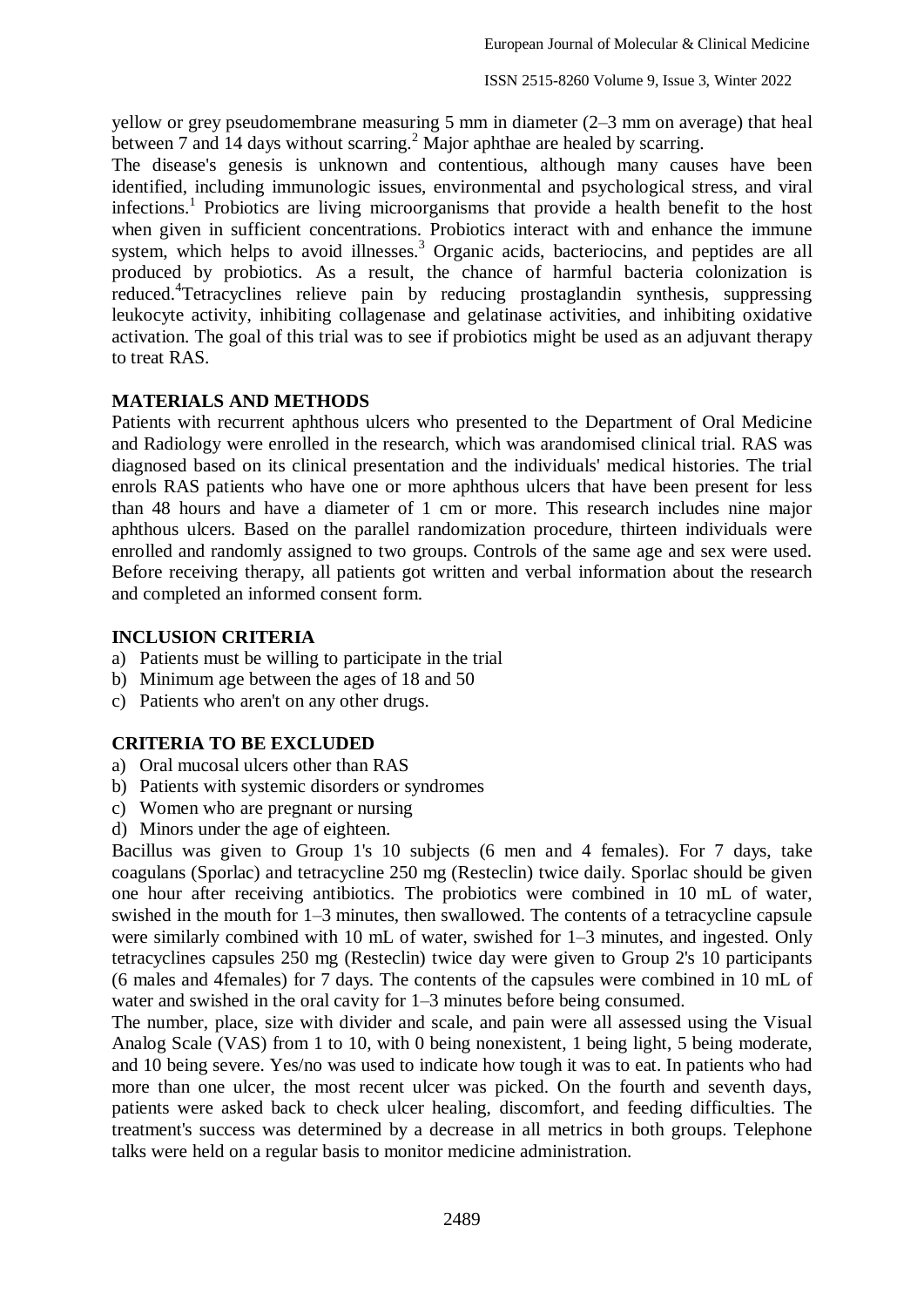IBM SPSS statistics (Statistical Package for Social Science) version 22 was used to examine the data (Armonk, NY: IBM Corp). For categorical variables, descriptive data was given as frequency and percentage; for continuous variables, mean, median, standard deviation, and quartiles were used. The Chi square test and the fishers' test were used to compare categorical variables between the research groups. The Mann Whitney U test was used to compare the parameters between the two groups at each time period. A statistically significant P value of  $< 0.05$  was used.

## **RESULT**

A total of 20 individuals aged 19 to 40 years old were initially included in the trial. In this study, the average age of onset of aphthous ulcers was 28.67±9.68 years. Because of noncompliance with the research protocol, three patients from Group 1 and four patients from Group 2 had to be removed from the trial. A total of 7 patients from Group 1 and 6 patients from Group 2 were included in the final research population. On the first day of reporting, baseline values were collected for each patient, including a history of trouble eating, the number of ulcers, the size of the ulcers in both groups, and the pain severity as VAS ratings. On the 4th and 7th days, patients in the study and control groups were recalled to record their history of trouble eating, the number of ulcers, the size of the ulcers, and the pain severity as VAS ratings. These were compared to the baseline levels and statistically assessed.

Between the first and fourth days, there was no significant difference in ulcer size reduction in both groups [Table 1]. On the seventh day, the results were substantial, demonstrating that group 1 had a total reduction in ulcer size compared to group 2. At the initial visit, group 1 had 5 (71.43%) and group 2 had 4 (66.67%) ulcers with a diameter of less than 1cm, respectively. In groups 1 and 2, the proportion of patients with ulcers larger than 1cm was 2 (28.57%) and 2 (33.33%), respectively. On the fourth day, the ulcer size was zero in 4 (57.14%) and 2 (33.33%) of group 1 and 2, and 1 cm in 3 (42.86%) and 4 (66.67%) of group  $2 (p = 0.11)$ . The ulcer size was zero in 12 patients in group 1 7 (100.0 percent) and 5 patients in group 2 (83.33 percent) on the seventh day, and 1cm in 1 patients in group 2 (16.67 percent). On the seventh day, there was a statistically significant reduction in ulcer size ( $p =$ 0.05). In comparison to group 2, the number of ulcers in group 1 decreased considerably from day 1 to day 7. [Table 1].

| <b>Visit</b>    |                  | Group            |                            | <b>Total</b>      | <b>Chi Square Test</b> |         |  |
|-----------------|------------------|------------------|----------------------------|-------------------|------------------------|---------|--|
|                 | size             |                  | $\overline{2}$             |                   | Chi Square value       | P value |  |
| First<br>visit  | 1                | 5<br>(71.43%)    | $\overline{4}$<br>(66.67%) | 9<br>$(69.24\%)$  |                        | 0.08    |  |
|                 | $\overline{2}$   | 2<br>(28.57%)    | 2<br>(33.33%)              | 4<br>(30.77%)     |                        |         |  |
| Second<br>visit | $\overline{0}$   | 4<br>$(57.14\%)$ | $\mathfrak{D}$<br>(33.33%) | 6<br>(46.15%)     | 2.63                   | 0.11    |  |
|                 | 1                | 3<br>$(42.86\%)$ | 4<br>(66.67%)              | (53.85%)          |                        |         |  |
| Third<br>visit  | $\boldsymbol{0}$ | $(100\%)$        | 5<br>$(83.33\%)$           | 12<br>$(92.31\%)$ |                        | $0.05*$ |  |

|  |  |  |  | Table 1: Ulcer Size Comparison Between Groups 1 and 2 at Different Time Intervals |  |  |
|--|--|--|--|-----------------------------------------------------------------------------------|--|--|
|  |  |  |  |                                                                                   |  |  |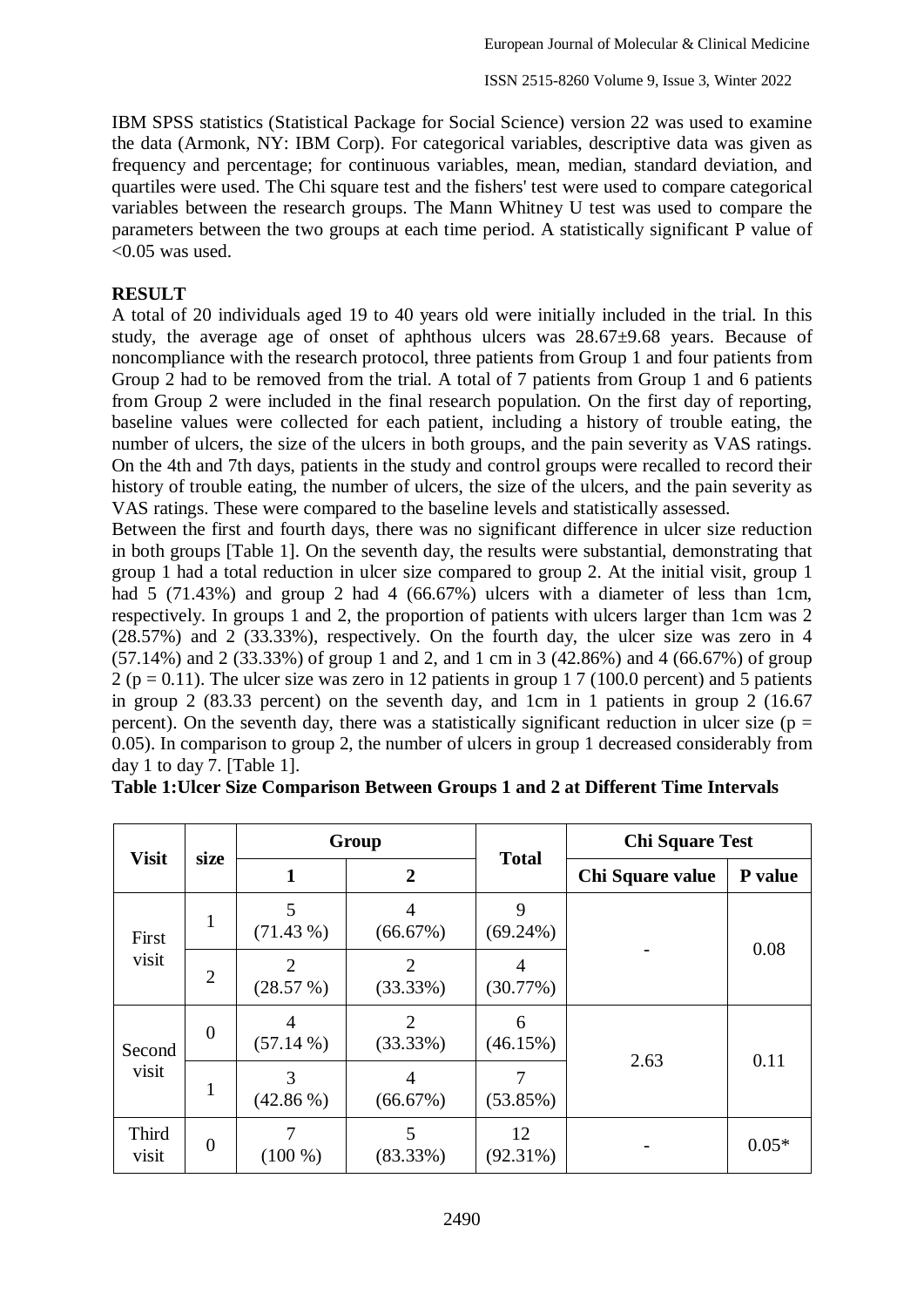ISSN 2515-8260 Volume 9, Issue 3, Winter 2022

|  | $(7.69\%)$ | (16.67%) | (0, 96) |  |  |
|--|------------|----------|---------|--|--|
|--|------------|----------|---------|--|--|

 $\#$ (size: 1 = < 1 cm, 2 = > 1 cm, 0 = 0). \* p < 0.05 statistically significant

At the initial visit, light pain was found in 2 (15.38%) patients, moderate pain in 4 (30.77%) patients, and severe pain in 7 (53.85%) patients in both groups. The pain level at the second visit was zero in 8 (61.54%) patients, light in 3 (23.08%), and moderate in 2 (15.38%) patients, respectively. In 13 patients (100.0%), the pain score was zero at the third visit. At the second visit, there was a statistically significant difference in pain reduction ( $p = 0.01$ ) [Table 2].

**Table 2:The Mann Whitney U Test was used to compare the size, number, and pain of ulcers in Group 1 and Group 2 at different time intervals**

|                              | Group          | n                        | <b>Mean±SD</b>  | <b>U</b> statistic | ${\bf P}$    |
|------------------------------|----------------|--------------------------|-----------------|--------------------|--------------|
| Size in $1st$ visit          | 1              | $\tau$                   | $1.23 \pm 0.33$ | 103.5              | 0.44         |
|                              | $\overline{2}$ | 6                        | $1.37 \pm 0.49$ |                    |              |
| Size in $2nd$ visit          | $\mathbf{1}$   | $\tau$                   | $0.34 \pm 0.43$ | 85                 | 0.17         |
|                              | $\overline{2}$ | 6                        | $0.64 \pm 0.50$ |                    |              |
| Size in $3rd$ visit          | 1              | 7                        | $0.0 + 0.0$     | 77                 | $0.05*$      |
|                              | $\overline{2}$ | 6                        | $0.38 \pm 0.47$ |                    |              |
| No. of ulcers in $1st$ visit | 1              | 7                        | $1.11 \pm 0.30$ | 106.5              | 0.57         |
|                              | $\overline{2}$ | 6                        | $1.19 \pm 0.45$ |                    |              |
| No. of ulcers in $2nd$ visit | 1              | 7                        | $0.54 \pm 0.50$ | 106.5              | 0.60         |
|                              | $\overline{2}$ | 6                        | $0.47 + 0.44$   |                    |              |
| No. of ulcers in $3rd$ visit | $\mathbf{1}$   | 7                        | $0.0 + 0.0$     | 84.5               | $0.04*$      |
|                              | $\overline{2}$ | 6                        | $0.23 \pm 0.48$ |                    |              |
| VAS in $1st$ visit           | $\mathbf{1}$   | $\overline{\mathcal{L}}$ | $2.51 \pm 0.75$ | 116.5              | 0.08         |
|                              | $\overline{2}$ | 6                        | $2.55 \pm 0.62$ |                    |              |
| VAS in $1st$ visit           | $\mathbf{1}$   | $\overline{\mathcal{L}}$ | $0.23 \pm 0.55$ | 56                 | $0.01*$      |
|                              | $\overline{2}$ | 6                        | $0.97 \pm 0.72$ |                    |              |
| VAS in $1st$ visit           | $\mathbf{1}$   | $\tau$                   | $0.0 + 0.0$     | 118                | $\mathbf{1}$ |
|                              | $\overline{2}$ | 6                        | $0.0 + 0.0$     |                    |              |

# **DISCUSSION**

Because of the wide prevalence of RAS, there has been a lot of study into effective treatments. RAS is a painful inflammatory condition marked by necrotizing ulcers of the oral mucosa that can occur at any moment and can persist, remit, or reoccur. <sup>5</sup>Nonkeratinized mucosa is the most common kind of RAS. Major aphthae account for 10% to 15% of RAS cases, with ulcerations that are bigger, last longer, and can leave a scar. Herpetiformaphthae account for 5–10% of all RAS cases, and they are characterised by numerous 1–3 mm painful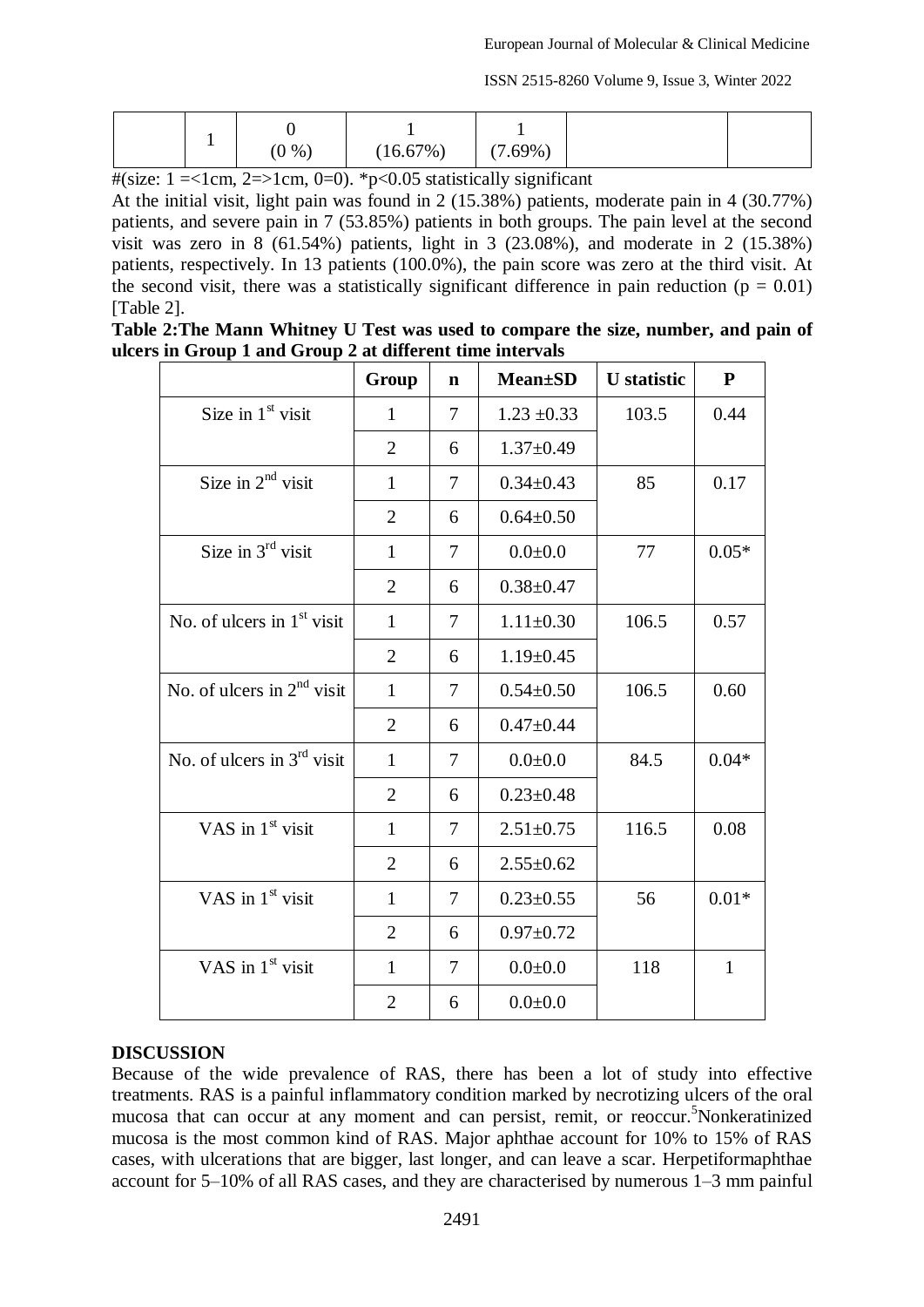ulcers that resemble herpes simplex outbreaks but include nonkeratinized mucosa and last up to 14 days.<sup>6</sup>Following antibiotic resistance, the World Health Organization (WHO) ranked probiotics as the second most important component of the immune defence system in 1994.<sup>7</sup>

Probiotics can form a biofilm, which acts as a barrier between the oral mucosa and oral illnesses.<sup>8</sup> Using probiotics in combination with antibiotics can decrease the consequences of antibiotic-induced dysbiosis while also maximising the advantages of immunological activation on the gut.<sup>9</sup> Probiotics will reduce inflammation through affecting epithelial cells and mucosal immune system malfunction, both of which are at the root of inflammation.<sup>10</sup>

Probiotics have a positive impact on the immune system by increasing nonspecific immunity and regulating the humoral and cellular immune responses.<sup>11</sup> Both groups showed substantial reductions in ulcer size in our research, although Group 1 showed a considerable reduction in ulcer size on the seventh day compared to Group 2 ( $p = 0.05$ ). Probiotics coupled with tetracyclines were found to be clinically effective in speeding ulcer healing.

Within 3 - 4 days, both groups had a significant reduction in discomfort. At the second visit, there was a statistically significant difference in pain reduction between the two groups ( $p =$ 0.05). On the seventh day, both groups saw a reduction in the amount of ulcers and difficulty eating. Reduced production of Nitric Oxide (NO), a strong mediator of inflammation that may control the production of inflammatory cytokines such as PGE2, IFN, MMPs, and TNF, is linked to pain relief. On day 5 of treatment, our findings are similar to those of Nirmala M et al., who found that when Bacillus Clausii was given to the patients, the mean number of ulcers and ulcer size decreased equally in both groups, whereas erythema and degree of pain decreased significantly in group A patients compared to group B ( $p = 0.001$  and 0.0001, respectively).<sup>8</sup> Furthermore, our findings correspond with those of Nalini et al., who found that utilising probiotic lozenges reduced the size of ulcers in patients. Patients in both groups improved their symptoms on day 10 of their study, with no significant difference between them. $12$ 

#### **CONCLUSION**

The efficiency and quickness of response to probiotic as an adjuvant in the treatment of aphthous ulcer were proven in this study. The study found that probiotics and tetracyclines reduced the number, size, and discomfort associated with ulcers while having no negative side effects. As a result, probiotics in combination with tetracyclines can be an effective adjuvant therapy for RAS.

#### **REFERENCES**

- 1. Jiang X‑W, Zhang Y, Song G‑D, Li F‑F, Peng H‑Y, Yang S.‑K, et al. Clinical evaluation of allicin oral adhesive tablets in the treatment of recurrent aphthous ulceration. Oral Surg Oral Med Oral Pathol Oral Radiol 2012;113:500‑4.
- 2. Dalessandri D, Zotti F, Laffranchi L, Migliorati M, Isola G, Bonetti S, et al. Treatment of recurrent aphthous stomatitis (RAS; aphthae; canker sores) with a barrier forming mouth rinse or topical gel formulation containing hyaluronic acid: A retrospective clinical study.BMC Oral Health 2019;19:153.
- 3. Prathap S. Probiotics and oral health. J Orofac Res 2011;1:20‑5.
- 4. Sasikala G, Sivaraman M, Dutta T, Dhanasekar KR. Comparative prospective randomized open label trial of synbiotic (bifilac) as an add on therapy with standard treatment in patients with aphthous ulcer. Int J Basic ClinPharmacol 201;7 (5):878‑81.
- 5. Natah SS, Konttinen YT, Enattah NS, Ashammakhi N, Sharkey KA, Hayrinen‑Immonen R. Recurrent aphthous ulcers today: A review of the growing knowledge. Int J Oral MaxillofacSurg 2004;33:221‑34.